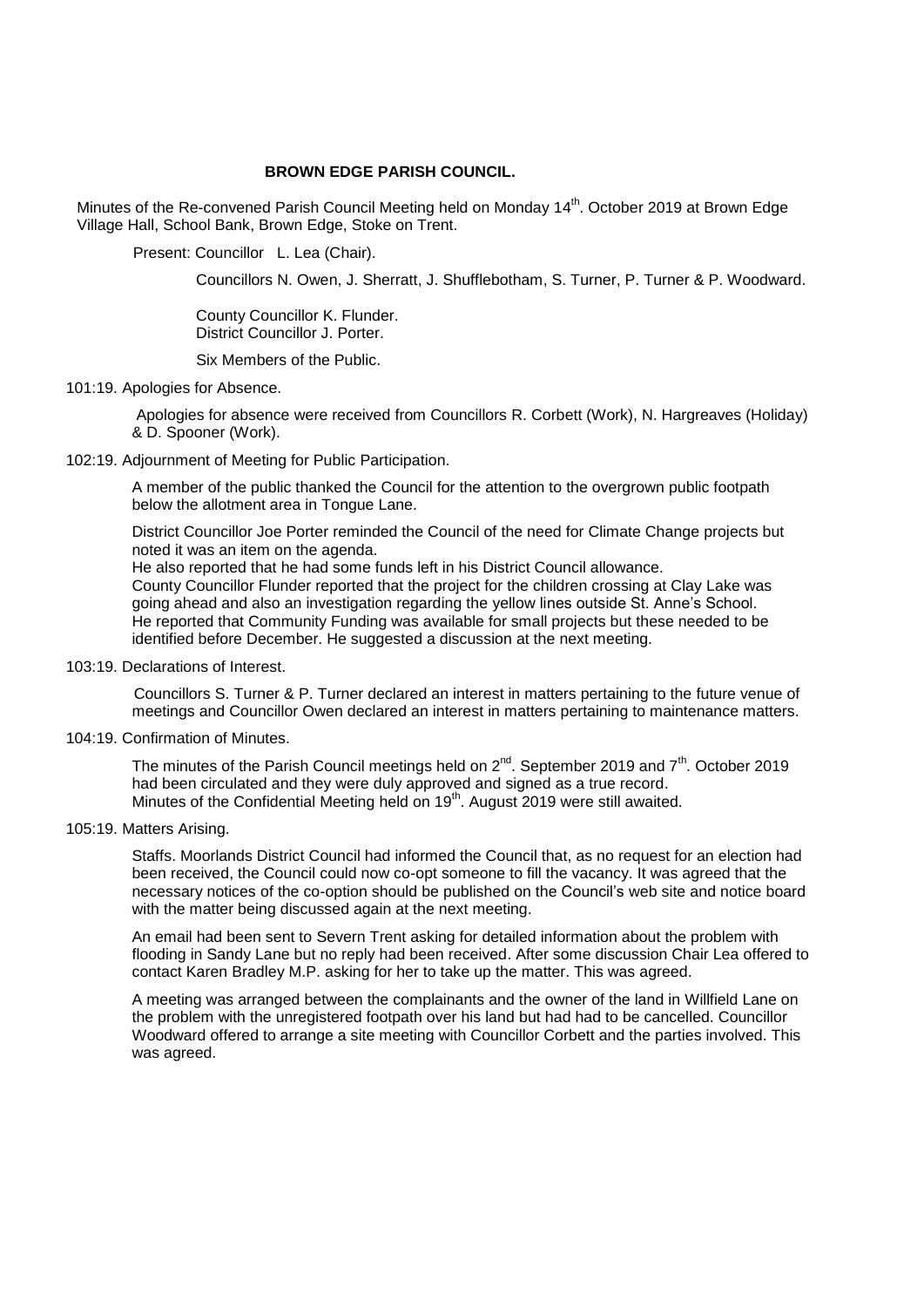Chair Lea gave details of a letter sent to the residents involved with the street nameplate for Church Road. There would be no name change and a new sign had now been ordered.

The large tree at The Spout House, Sandy Lane which appeared to be showing signs of infection had been reported to Staffs. Moorlands District Council's Tree Officer but no reply had been received. However Councillor Owen reported that the matter was being investigated.

The Clerk reported that the damage to a manhole cover in Sytch Road and the collapsing stone wall adjacent to the pavement in Church Road had been reported to Staffs. County Council.

As reported earlier in the meeting the footpath below the allotments had been cleared by the Council's contractor.

#### 106:19. Other Matters for Discussion.

It was agreed that the usual arrangements would be made for the Remembrance Sunday Service with refreshments afterwards being provided by the Holly Bush Inn.

The inspection report on the Play Equipment had been received and would be perused by the Amenities Committee.

Arrangements for the painting of all of the seats in the cemetery was discussed. It was agreed that quotes for the work would be obtained with the project mentioned in the Parish News.

Various projects, such as: a tidy up on Marshes Hill, getting school children involved in projects, tree planting etc., a wild flower garden, more recycling bins and an emphasis on dog fouling issues could be part of future Climate Change projects.

It was suggested that giving apologies with reasons such as "holiday" could have security issues with Councillor's places of residence. It was agreed that this matter be looked into.

# 107:19. Reports & Actions.

The Cemetery Recorder reported that there had been one purchase of grave and interment at double fees, one purchase of cremated remains grave and interment at double fees, one interment fee and two headstones fees.

Information had been received on how the inspection of sites procedure under the Neighbourhood Plan would take place. Further information was awaited by the Committee Chairman.

A report was given on the presumed irregularities which had taken place during Staffs. Moorlands District Council's Planning Committee procedure in the deliberations on the granting of planning permission on land at Sytch Road. Important items had been disregarded. The Leader of the Council had been contacted but nothing had been received back. At this point District Councillor Porter offered to chase the matter up. This was gratefully accepted.

# 108:19. Planning.

The following planning applications were discussed and it was agreed to forward no objections, subject to normal planning guidelines, to:

 SMD/2019/0349 Proposed Cubicle Shed for the Housing of the Dairy Herd – Phase 1. Re submission of SMD/2018/0028 at Ball Green Farm. Brown Edge.

SMD/2019/0605 Erection of Car Port at Hodgefields Farm, Ladymoor Lane, Brown Edge.

SMD/2019/0610 First Floor Side Extension at 3 Hill Top Close, Brown Edge.

HNT/2019/0020 Rear Orangery at Hildene, Hough Hill, Brown Edge.

Thanks were expressed to County Councillor Flunder for his efforts in putting forward objects to a planning application for housing at Keith's Newsagents site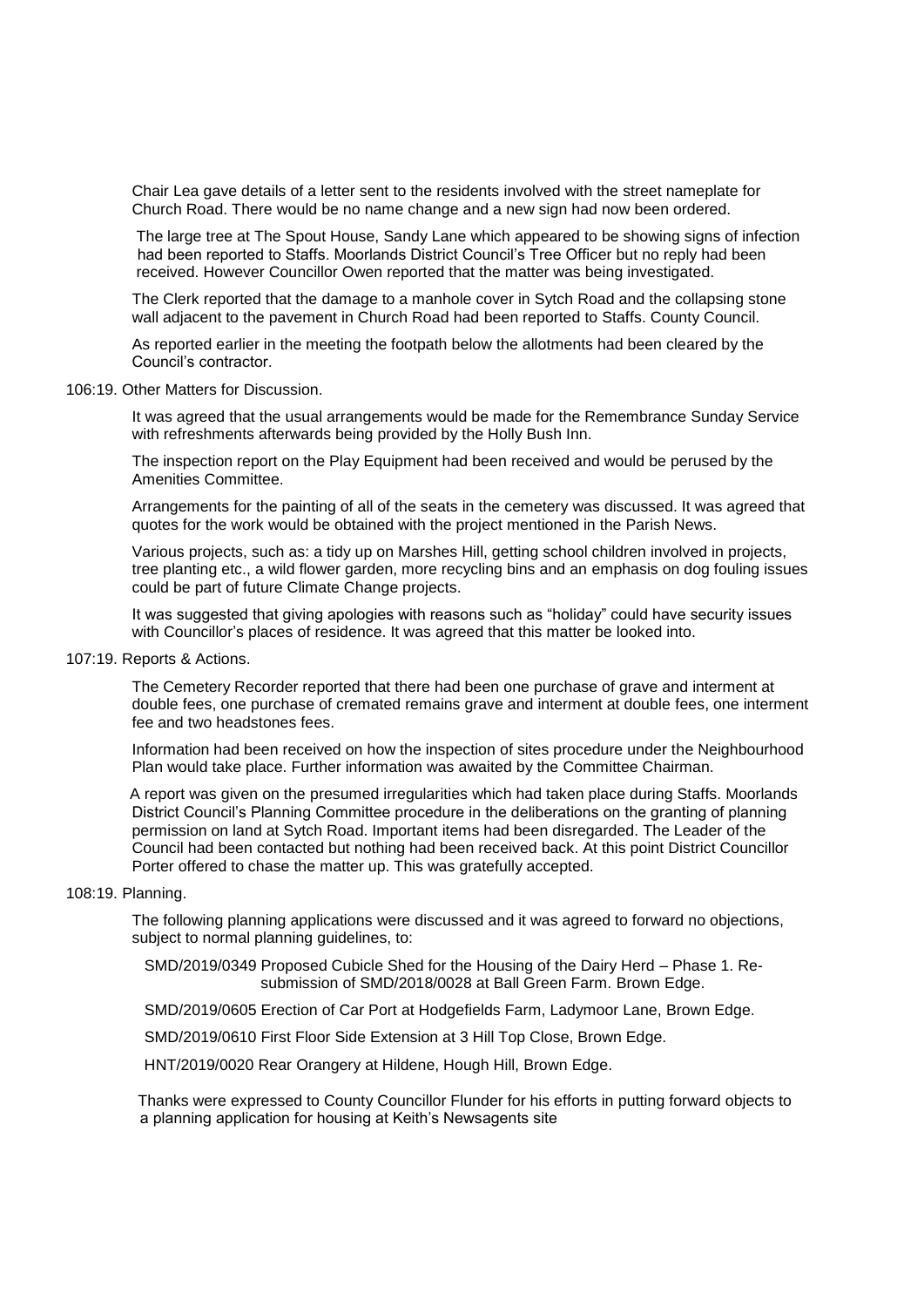109:19. Finance.

The V.A.T. refund from 2018/2019 had been received.

The External Auditor's Report had been received with no observations to be made.

The Pensions Regulator requires the Council's Re-enrolment and Re-declaration before 1<sup>st</sup>. June 20.

. The necessary forms to update the banking mandate with the Council's bank had been obtained. It was agreed that all remaining Councillors should be on the mandate.

A suggested Risk Assessment Policy was issued and would be studied in due course.

110:19 Orders for Payment.

It was agreed that the following items be paid:

| Adrian J. Mason.                |   | £ $100 - 00$ . Litter Picking Fee.                            |
|---------------------------------|---|---------------------------------------------------------------|
| British Gas.                    | £ | 17 – 10. Lawn Cemetery Electricity Supply.                    |
| British Gas.                    | £ | 22 – 67. Playing Field Electricity Supply.                    |
| D. Ingman.                      |   | £ 140 - 00. Internal Audit Fee.                               |
| Mazars LLP.                     |   | £ 240 - 00, External Audit Fee.                               |
| N & J Tree Services Ltd.        |   | £ $743 - 60$ . Maintenance Contract $-6$ <sup>th</sup> . Cut. |
| RoSPA Play Safety Ltd.          |   | £ 124 - 20. Play Equipment Inspection Fee.                    |
| John Bourne.                    | £ | Clerk's & Cemetery Recorder's Salaries.                       |
| John Bourne.                    |   | £ $140 - 00$ . Clerk's Expenses.                              |
| Urban Vision.                   |   | £4,505 - 58. Neighbourhood Plan Advisory Work.                |
| National Allotment Association. | £ | 66 - 00. Subscription.                                        |
| Seirretto Ltd.                  |   | 80 - 00. SSL for Website.                                     |
|                                 |   |                                                               |

# 112:19. Correspondence.

Invitation to Private Tour of Westminster from Karen Bradley M. P. Information on Affordable Housing from Peak Park Housing. Proposals for Manchester Air Space. Clerk & Councils Direct – September 2019 Issue.

#### 113:19. Matters to be Discussed on Notice.

 Councillor Woodward proposed that, due to problems hearing proceedings due to background noise, meetings of the Council should revert to being held in the Church House. A lengthy discussion took place on whether audio assistance could be introduced. It was reported that the Church House was only available on Wednesday and Friday evenings. However if the day of the meeting was changed to Wednesday the Village Hall was free of other parties and the meeting room would be quieter.

 An amendment was proposed, seconded and agreed that the next two Council meetings be held on the first Wednesday of the month in the present meeting room as an experiment.

 At this point a discussion took place on a possible new regime for the Council being devoid of Committees. It was agreed that, rather than having fixed Committees, Working Groups would be formed with one person being responsible for arranging the meetings with any Councillor available to attend. These Working Groups to report back to the full Council. An initial meeting would be arranged to peruse the Standing Orders.

The Neighbourhood Plan Committee would need to remain in office.

 A passing mention was made of a possible training session for Councillors. This to be investigated.